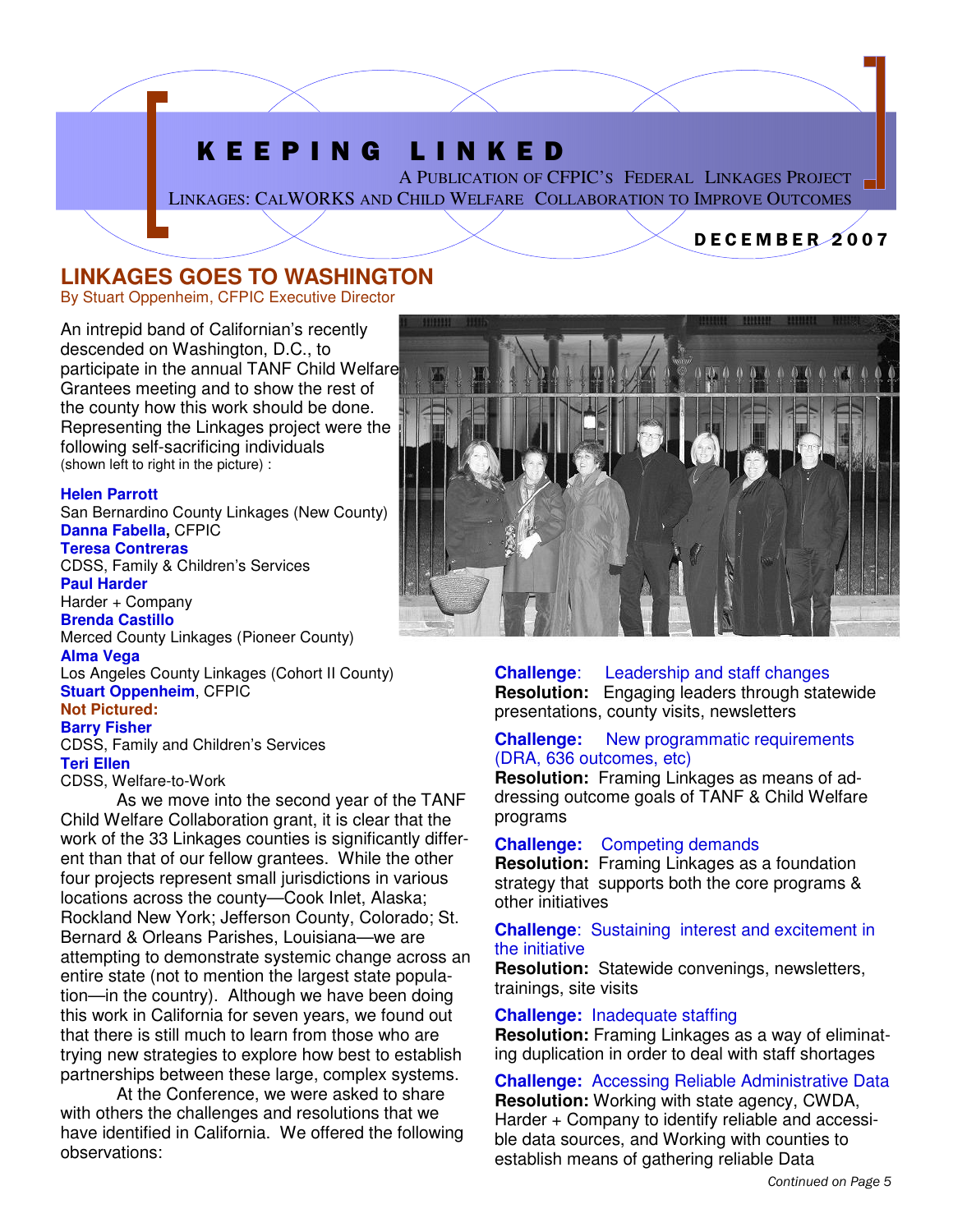### Linkages: A Valuable Bridge **Bridge Example 20 By Leslie Ann Hay, MSW**

### How Linkages Can Advance Other Initiatives

One of the universal challenges of implementing and sustaining Linkages is that collaboration between child welfare and CalWORKs occurs in an ever-changing practice landscape where many other initiatives compete with Linkages for available time, attention and resources. It may be most strategic to follow the old adage: "If you can't beat 'em, join 'em". In other words, the success of your county's Linkages initiative may depend on how well service collaboration between CalWORKs and Child Welfare Services advances other priority initiatives, especially those within child welfare.

Linkages includes some key practices that can support fundamental needs of the child welfare services population. When CalWORKs and CWS work together, children and families can benefit in the following ways:

- CalWORKs provides services to help prevent families from entering CWS.
- Coordinating services for "cross-over families"<sup>1</sup> helps increase safety and improve economic self-sufficiency.
- CalWORKs families working on reunification with their children can receive non-cash services to promote safe, timely reunification.
- When families are in Family Maintenance, some families can be found eligible for additional support, including economic assistance such as cash payments, employment services, Medi-Cal or diversion services.
- After children return home, CalWORKs can provide post-reunification services, including child care & other safety plan services to reduce the likelihood of recurrence.
- Transition-age youth who are parents can routinely be assessed for and linked to CalWORKs supportive services to ensure self-sufficiency.

Therefore, the goals of Linkages are aligned with what other high-profile<sup>2</sup> initiatives are seeking to achieve: ● Prevention ● Service Collaboration ● Permanency ● Self-Sufficiency. Given this commonality, your planning committee can begin to re-frame your Linkages initiative away from being a separate effort that is seen as "one more thing on our plate" and toward being a means to advance other priorities that already have momentum in your county. Your planning committee can use the tips below to help connect Linkages to what matters:

**1. Analyze the connection** – identify the high-profile initiatives in your county and select the most promising ones for being closely aligned with the goals and target population(s) of Linkages. Understand the approach being used by the other initiative to meet their goals. Then, analyze how the resources, expertise and service coordination techniques available through Linkages can help advance that initiative's aims.

**2. Solve an existing problem** – Consider how certain Linkages strategies can solve a key problem for a high-profile initiative. For example, a permanency initiative may be challenged to effectively serve youth emancipating from foster care with children of their own or low-income parents unable to meet their case plan goals because they cannot afford to pay for the substance abuse treatment they need. Talk with the project leaders of the permanency initiative and offer Linkages strategies as a means of serving these families better.

**3. Make the collaboration visible** – Make sure the success of service collaboration between Child Welfare and CalWORKs is conveyed to those who may not yet be familiar with what Linkages can do for children and families. Use your county website, bulletin board or newsletter to communicate "success stories" about the impact of Linkages on the lives of children and families. Continued on Pg. 3

<sup>1</sup> "Cross-over families" are familes who are involved in both CWS and CalWORKs.

<sup>2</sup>An initiative that has the ear of leadership, seems to be where the time, attention and resources are focused & intends on achieving one or more of the Linkages goals (prevention, service collaboration, permanency & self-sufficiency).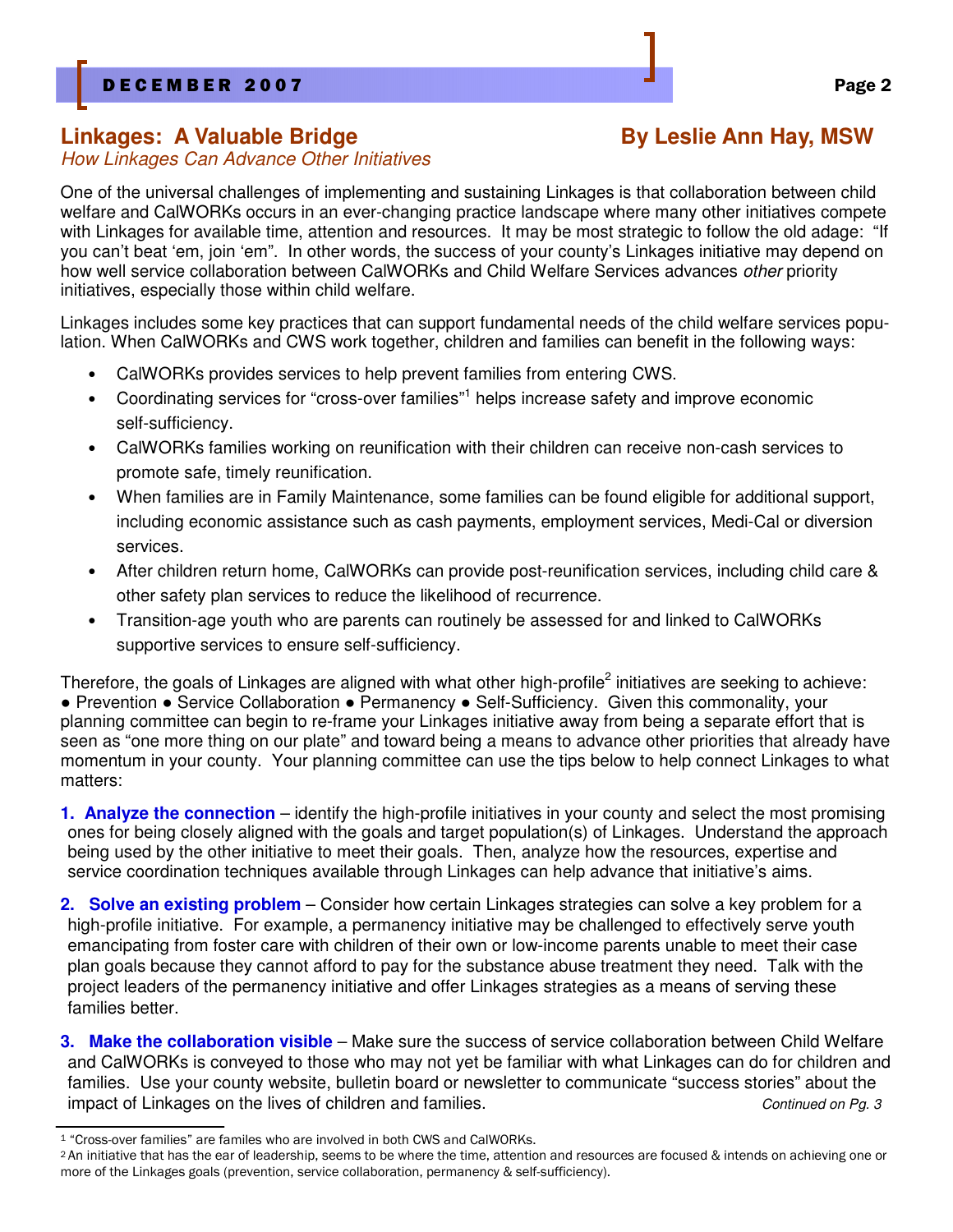### D E C E M B E R 2007 Page 3

### **4. Do your own "mini-research" to make the**

**case** – Data can be a powerful way of getting attention focused on Linkages. Develop a simple way to gather data on at least a sample of the cases being served using Linkages strategies. The data should track goals important to other high-profile initiatives (e.g., can we prevent out-of-home placement by connecting families with the resources of CalWORKs? Do families have a more satisfactory service experience when their dual case plans are coordinated through Linkages?)

### **5. Focus on outcomes** –

Whenever the activities of Linkages can be directly tied to safety, permanency and wellbeing, it increases the relevance of Linkages to the overall mission of child welfare. While this remains one of the more time-consuming aspects of Linkages evaluation, it may be worth securing a student intern

or community volunteer to conduct some case file reviews or follow-up interviews with Linkages cases to see what outcomes have been achieved.

**6. Show cost savings** – Showing that a program can save money is an instant attention grabber. For example, calculating the amount saved in foster care costs for a family where placement was avoided by bringing CalWORKs resources into the family. If you're already collecting data on Linkages, consider how that data could be translated into dollars saved as a result of service coordination between Child Welfare and CalWORKs.

Other helpful strategies for sustaining momentum on Linkages in the face of other competing priorities and demands include:

### **Linkages: A Valuable Bridge Continued**

### **Reinforce the integrative power of Linkages** –

The increased emphasis of California's social service system on accountability to outcomes, client-centered interventions and service collaboration reinforce public expectation for programs, like Linkages, that reflect these values. Greater alignment across multiple priorities can come at the moment when those inside and outside the project fully understand how relevant a solid collaboration between CalWORKs and CWS will be to other change initiatives.

### **Connect milestones and successes of Linkages to goals of other priorities** –

Demonstrate how achievements within Linkages have contributed to meeting the goals of other priorities. For example, the outcomes of safety and family stability within AB 636 can be furthered through strong service coordination between CalWORKs and CWS.

Linkages also supports the interagency coordination objective of many counties' System Improvement Plans. Build on Linkages successes as the means by which other priorities can be achieved rather than "re-inventing the wheel".

### **Stay focused on what matters most** – When

resources are scarce and staff is being laid off, no one wants to decide what has to give. Instead, face this dilemma head-on by convening the key decision-makers to agree on the desired results (using AB 636 self-assessment and System Improvement Plan) then decide what few, critical efforts will produce those results most effectively with the available resources. For the major efforts consuming resources, one possible set of questions to help with this decision are:

- How well are client outcomes advanced by this effort?
- Is it aligned with the agency mission?
- How will it satisfy stakeholders?
- What is our level of passion, talent and energy for it?
- Is it the best use of our resources? Continued on Page 4

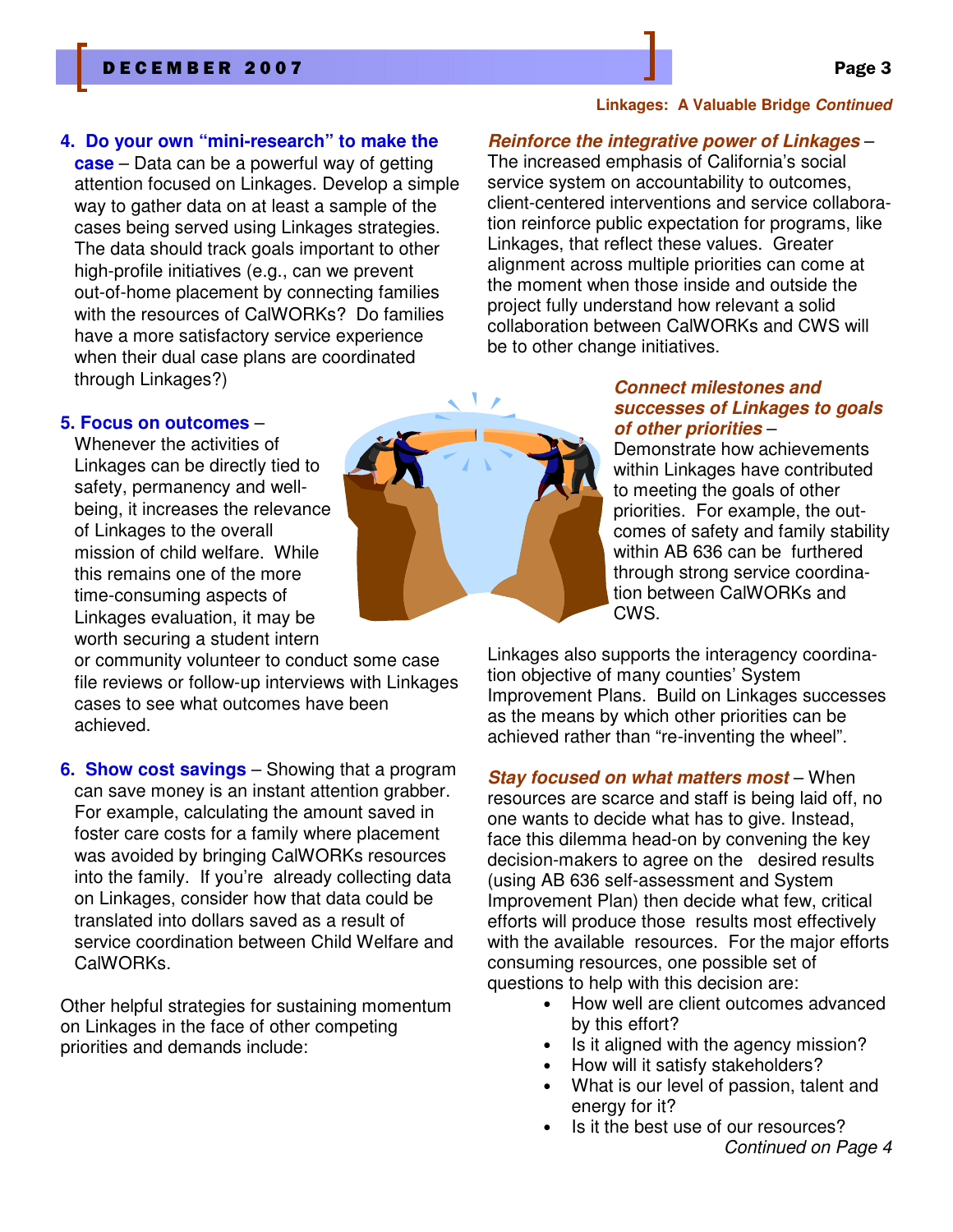### **Linkages: A Valuable Bridge Continued**

**Let go of what doesn't matter** – Once the priorities have been set, don't go back to business as usual. Use the agency-wide leadership engaged in setting priorities to redirect organizational activity on those few goals and be clear about what activities need to be given up. Find opportunities in your own work and others' to acknowledge specific examples of people letting go and how it has freed up their talent and time toward more meaningful work.

**Form alliances across organizational boundaries** – Keeping your head down during demanding times and thinking you can "handle it all" will lead to burnout of you and your team. Cultivate networks of allies up, down and across your organization to support the scope of what needs to be accomplished. Remind your superiors about additional demands and what affect they may have on desired results. Re-apply the priority-setting criteria to decide about any new demands, so that a reasonable fit can be maintained.

> For more information or to request technical assistance on this issue for your county, please contact Danna Fabella, Linkages Project Director at danna.fabella@cfpic.org

### **A Journey of Hope: A Linkages Success Story Jennifer Valencia**

# **Stanislaus County**

Even though Hope's boyfriend, the father of two of her children, worked part time, they had difficulty meeting their expenses. Due to their continued drug use and inability to pay housing expenses they constantly had to move. They would often drop their children off at different relative's houses and then be gone for days. One day a relative got angry and called CPS. This was the beginning of Hope's journey.

Hope was arrested and taken to jail, a CPS case was opened and AOD treatment was suggested for both adults. Hope made several attempts at different treatment programs and tried to keep her family intact. Eventually Hope had to make a decision to separate from her boyfriend who refused to stay clean and failed to attend programs. Hope worked closely with a Multi-Disciplinary Team (MDT) - overcoming addiction—one of her challenges. She entered the First Step AOD treatment program and engaged in parenting classes, Behavioral Health Services and other supportive programs. First Step allowed her to communicate with other women in similar situations that could help her understand the challenges she was facing. She graduated from the First Step Program and achieved sobriety. Hope's five children were medically fragile and needed severe dental work. Hope's MDT was able to locate a medical provider an hour away to make sure the children got needed services to help improve their quality of life. Hope also was in need of stable housing for a family of six. She was assisted with Section 8 by her social worker and located a home that was

comfortable for her family. With the help of bus tickets and childcare from WTW supportive services, she was able to receive the added support she needed.

Hope was tired of the drug life and had never given up on her dream to be a nurse like her sister and sister-in-law. As soon as Certified Nursing Assistant training was available, her WTW Family Service Specialist sent a referral for her. WTW assisted with supportive services for uniforms, equipment, books, bus tickets and child care. She is currently working on getting her GED and as soon as she completes this process, she has two job offers waiting for her. Hope sometimes struggles to juggle five children and their schedules but manages to complete her classes with positive progress reports.



Hope has a tremendous MDT that is supporting her: CPS, Public Health, WTW, BHS, Housing Authority, First Step Residential Treatment, Clean and Sober living and Vocational Training. The MDT is committed to Hope and recognizes that time is important for her so they work closely to make sure they do no not have competing priorities. This allows the MDT to see one only priority which is Hope and making sure she gets all the support she needs to be successful with providing for her children.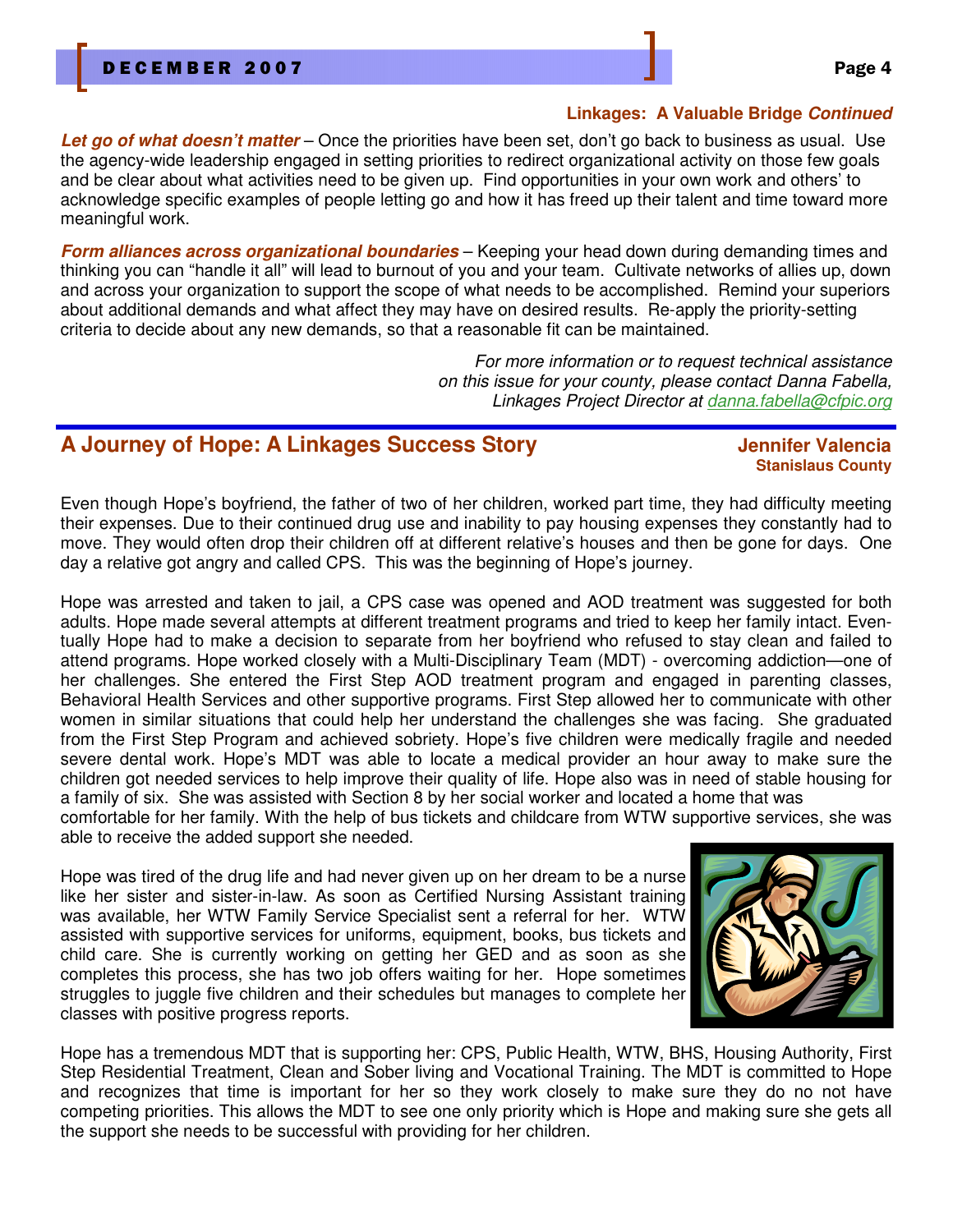### A S H I N G T O N D C T **CONTINUED FROM PAGE 1**

As we have learned over the past year, many of the Pioneer and Cohort II counties are challenging themselves to re-establish the excitement and enthusiasm that they initially brought to this initiative. Hearing from the other federal grantees about the ways that they are bringing a new focus to their collaborations will help us think of new ways that we might explore re-energizing the Linkages program in those areas where it has lost some

momentum. And for the new counties, there is a wider range of peers to look to for mentoring beyond the other California counties as they bring Linkages into their own unique communities.

At the conference, we also had the opportunity to discuss our accomplishments of the past year and were pleased to be able to provide a long list of achievements by the statewide project. More exciting, however, were the presentations by our county partners from Merced, Los Angeles, and San Bernardino. Brenda Castillo, Alma Vega, and Helen Parrott did a tremendous job in describing for the

federal grant officers and our fellow grantees the great work that each of them is doing as a representative of their Linkages Cohort. Each of them gave a ground-level view of what it means to do the work that all of the counties have undertaken to improve the lives of children and families through establishing an effective partnership between CalWORKS and Child Welfare.

Aside from sharing the work of the various projects, the most compelling aspect of the grantees meeting may have been learning about, and thinking about, the establishment of parent partner programs. Our grant cluster met on the first day with representatives of other grant clusters and heard about Contra Costa's exemplary parent partner program. We are convinced that this is a strategy that would serve us well in Linkages, especially with our TANF families who are struggling to achieve self-sufficiency. Danna will be following up with the Linkages



counties to determine the level of interest in exploring and learning more about parent partner programs; her work in bringing this program to Contra Costa ideally suits her for developing this resource for the Linkages counties.

The grantees meeting closed with a discussion regarding what was missing and what we would like to see at next year's meeting. There were a number of

> thoughts about upcoming programs, but the California team was adamant in asserting that more attention needs to be paid to the TANF program from the federal side. We learned that there are a number of TANF Tribal grants that we would like to learn more about. They are housed under the federal Office of Financial Assistance (OFA). We asked that OFA be given a much more prominent place in future meetings for our grant cluster. We noted during our presentation that the TANF outcomes are as important as the Child Welfare outcomes in our evaluation strategy, and that we truly believe that collaboration means giving equal weight to both programs.

We could not have been more delighted with the range of participation from our California partners from CDSS, representative counties of each Cohort, and our excellent evaluator, Paul Harder. We will post on-line the PowerPoint that we presented and any other electronic materials from the meeting that we are able to attain.

Thanks again to all those who gave of themselves to brave the cross-country trip and to, coincidentally, have a chance to experience the nation's Capitol for a few days (some for the very first time!).